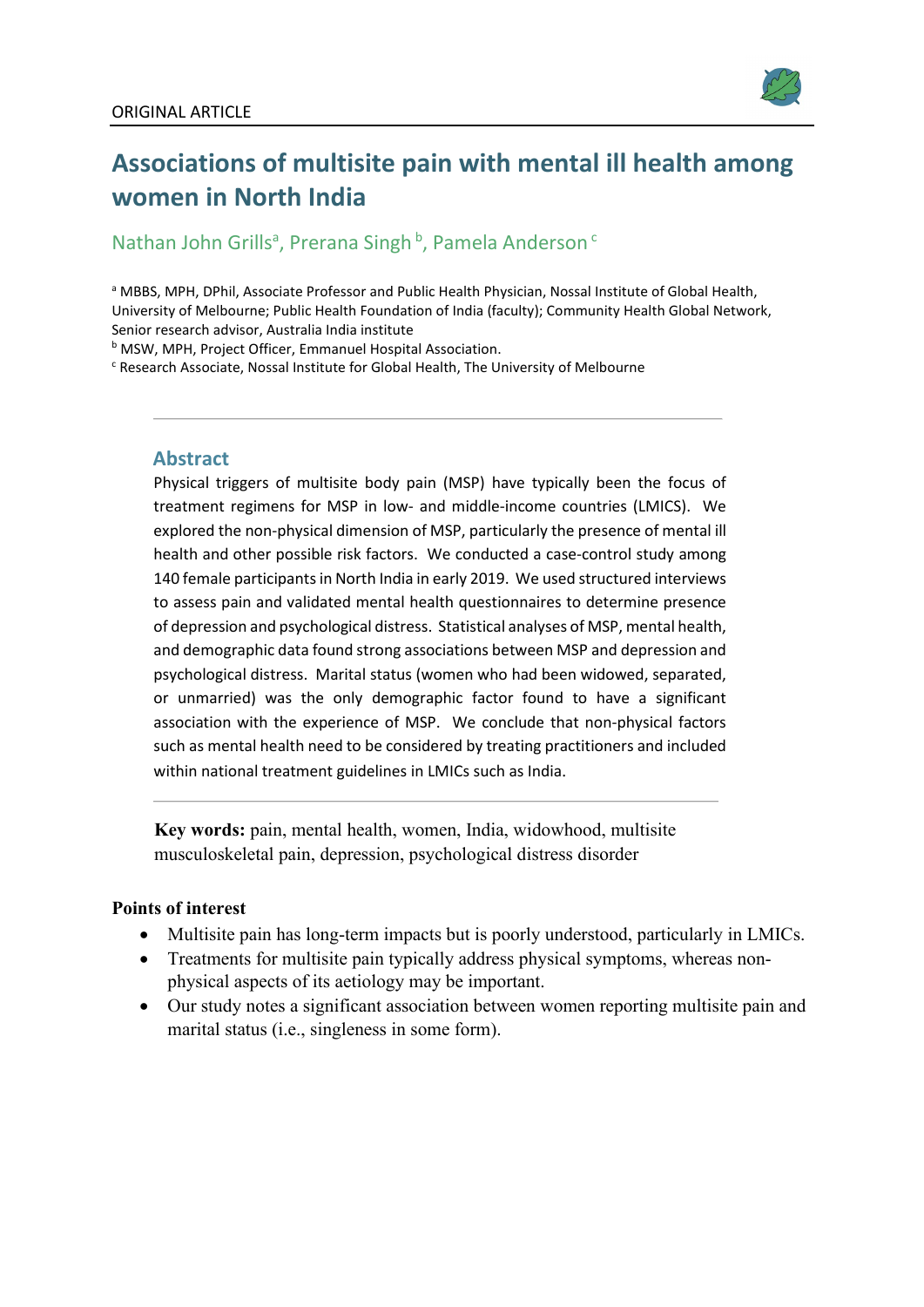- In high-income settings, studies have indicated associations between mental health conditions and musculoskeletal pain.
- Among women in North India, we confirm the positive association between mental ill health—namely depression and psychological distress—and multisite pain.
- We note that potentially dangerous treatment regimes, such as long-term use of nonsteroidal anti-inflammatory medications, are often used when the aetiology is poorly understood.

# **Introduction**

Multisite pain (MSP) is a prevalent condition with far-reaching impacts. A global study estimated that six to 34 percent of the populations in 17 countries suffered from the condition. <sup>1</sup> MSP was predictive of disability, especially when occurring around the neck, back, and upper limbs. 2,3 For low-and middle-income countries (LMICs), the incidence of MSP is rapidly growing: as of 2015, neck and back pain climbed from the top twelfth in 1990 to the fourth cause of disabilities in LMICs. <sup>4</sup> In India, where this study was conducted, MSP is often described as "whole body pain" by patients.

Despite its serious long-term health impact, MSP is often inadequately treated or managed, especially in LMICs, partly due to the lack of clear aetiology and partly because causes of the MSP often have been understood in the light of physical triggers such as ergonomics or occupational stressors, heredity, or physical injuries.<sup>5,6</sup> Notwithstanding the frequent acceptance of this biophysical approach, studies have shown that many cases of multisite body pain cannot be wholly attributed to damage to tissues or other specific physical causes. 7

The growing understanding of the intricate relationship between mind and body has seen more studies devoted to the non-physical dimension of MSP. Mental disorders, for instance, are among some of the common ailments that involve physical pain. Studies have found that people with musculoskeletal pain likely have concomitant mental health problems.<sup>1, 8-11</sup> The association between pain and mental disorders may be due to the shared risk factors, which include female gender, older age, low socioeconomic status (SES), and adverse life events.  $8,10,12$  Globally,

women were found to have more years lived with disability due in part to higher prevalence of major depressive disorder in addition to higher prevalence of anaemia, migraines, and Alzheimer's disease. 13

The impact of MSP and depression in LMICs requires further study. Although the psychological dimension of MSP and chronic pain has attracted growing attention among public health and medical researchers, most of the studies are conducted in high-income countries like Germany, Norway, France, and the UK.<sup>9,11,14,15</sup> Very few studies have focused on those in LMICs who experience multisite body pain and none specifically on women. To address this, we examined (1) the association between MSP and mental health among women in rural North India and (2) the possible risk factors of MSP.

Ethics approval was obtained from the Community Health Global Network (CHGN) Uttarakhand Cluster on 23 November 2018.

#### **Methods**

#### **Study design and setting**

We conducted a case-control study between February and July 2019 in Tehri Garhwal District in Uttarakhand, North India. A total of 140 participants were recruited into the study, of which 70 were cases and 70 controls. The participants were selected through a screening survey undertaken in community health clinics.

#### **Cases and controls**

We defined MSP, the disease of interest, as currently experiencing physical pain in more than three sites. Given that older age is a wellrecognised risk factor, we matched each case with a similarly aged control. We arbitrarily used seven years each side of the case age, but our analysis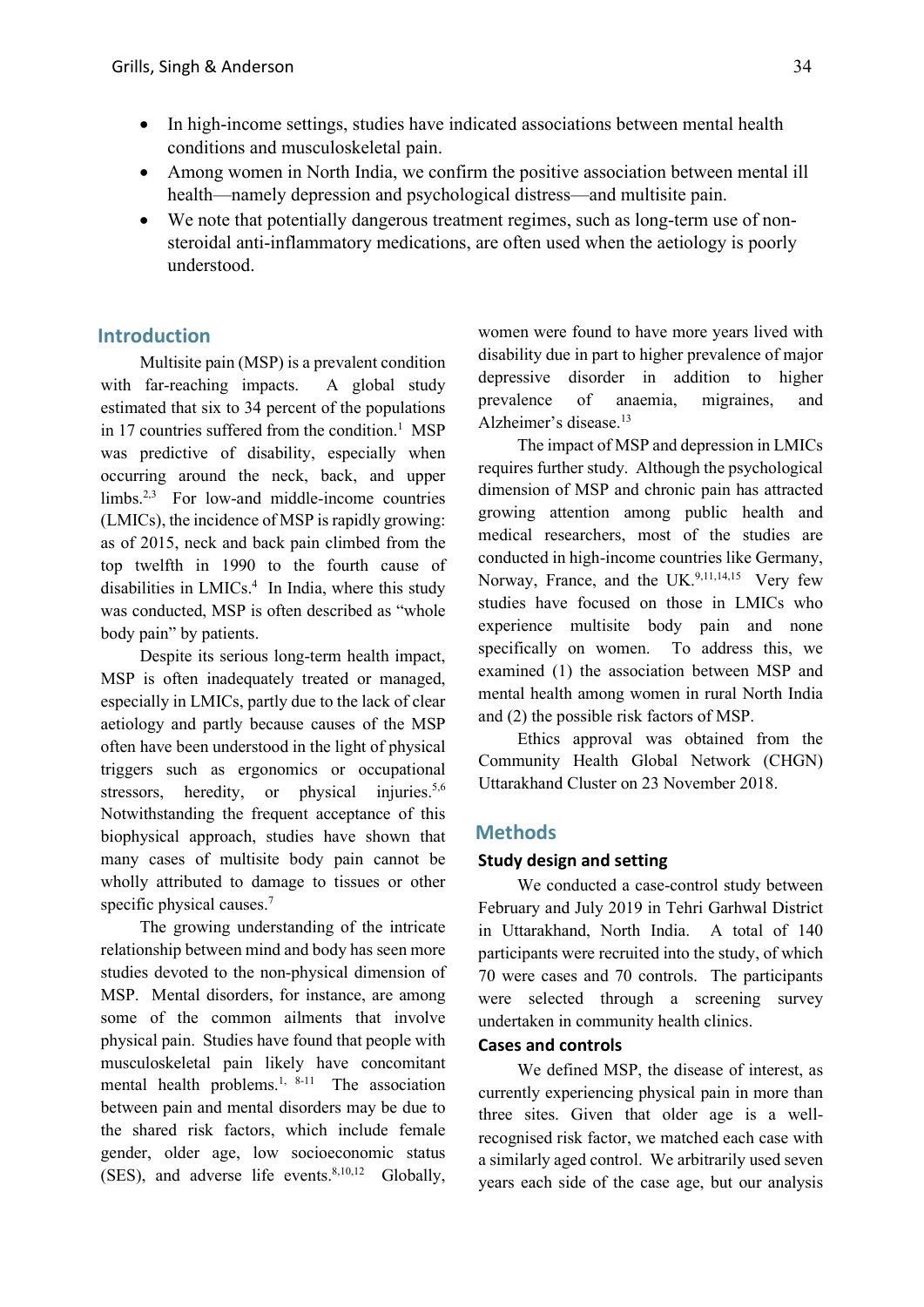showed minimal difference between the ages of the cases and controls. For every case we recruited, the very next female patient without MSP and aged within seven years was recruited as a control. Cases and controls were recruited at the same clinics in the study district. All female patients aged 18 years or above were eligible to be enrolled in the study.

# **Data collection, variables of interests, and definitions**

Through a structured interview, our trained researchers/interviewers identified cases by asking questions about the number of sites they were currently experiencing pain. We collected demographic and socio-economic data with a short questionnaire which contained questions regarding participants' age, education, marital status, family size, parity (number of children), household income, occupation, decision-maker in the household, and type of housing.

We collected data on mental health using the Patients' Health 9 Questionnaire (PHQ-9) and the Self-Reported Questionnaire 20 (SRQ-20), both of which have been validated and widely used for determining the presence of depression and psychological distress, respectively. <sup>16</sup> Validated English and Hindi versions of both screening tools were administered by our researchers as Hindi was widely accepted and understood in this area.

Depression status was determined by the total score of the PHQ-9 in which the questions touch on participants' level of interest in doing things, feeling down or depressed, difficulty sleeping, energy levels, eating habits, selfperception, ability to concentrate, speed of functioning, and thoughts of suicide. Responses range from "0" (not at all) to "3" (nearly every day).

Using the SRQ-20, we assessed patients for presence or absence of psychological distress. This 20-question instrument asks respondents about symptoms and problems likely to be present in those with psychological distress. The response was binary (yes/no), and all 20 items were scored as "0" or "1." The score of "1" indicates that the symptom was present during the past month while

a score of "0" indicates that the symptom was absent.

# **Participant consent**

Participants were briefed verbally about the study objectives based on a plain language statement that was also provided to the participants. We obtained written consent from all participants via a consent form translated into Hindi, which most women in this area could sufficiently comprehend. The contents of the plain language statement and the consent form were read aloud and explained prior to seeking written consent, or verbal consent if they were unable to sign their name (this was then recorded by the researcher).

# **Statistical analysis**

We presented all categorical and binary data as percentages of the total number of participants and/or of the number of participants in their respective group. Age, annual income, average daily hours of household work, family size, PHQ-9 total score, and SRQ-20 total score were presented in mean and standard deviations or median and interquartile range in case of skewed distributions.

We analysed the data as unmatched casecontrol data as this would be more appropriate given the sample size and the minimal matching in our study. We transformed the two exposure numerical variables into binary variables for tests of association between MBSP and depression and psychological distress. For diagnosis of depression, we followed (17)'s physicians' guidelines, which suggested the following cutpoints based on PHQ-9 total scores:

- Minimal depression  $(0 \text{ to } 4)$ ,
- Mild depression  $(5 \text{ to } 9)$ ,
- Moderate depression (10 to14),
- Moderately severe depression (15 to 19),
- Severe depression (20 to 27).

Given the narrow range of total scores and the absence of patients with severe depression in our sample, we combined minimal, mild, and moderate depression as one category, which gives a binary outcome of min/mild/moderate depression vs. moderately severe depression. For psycho-

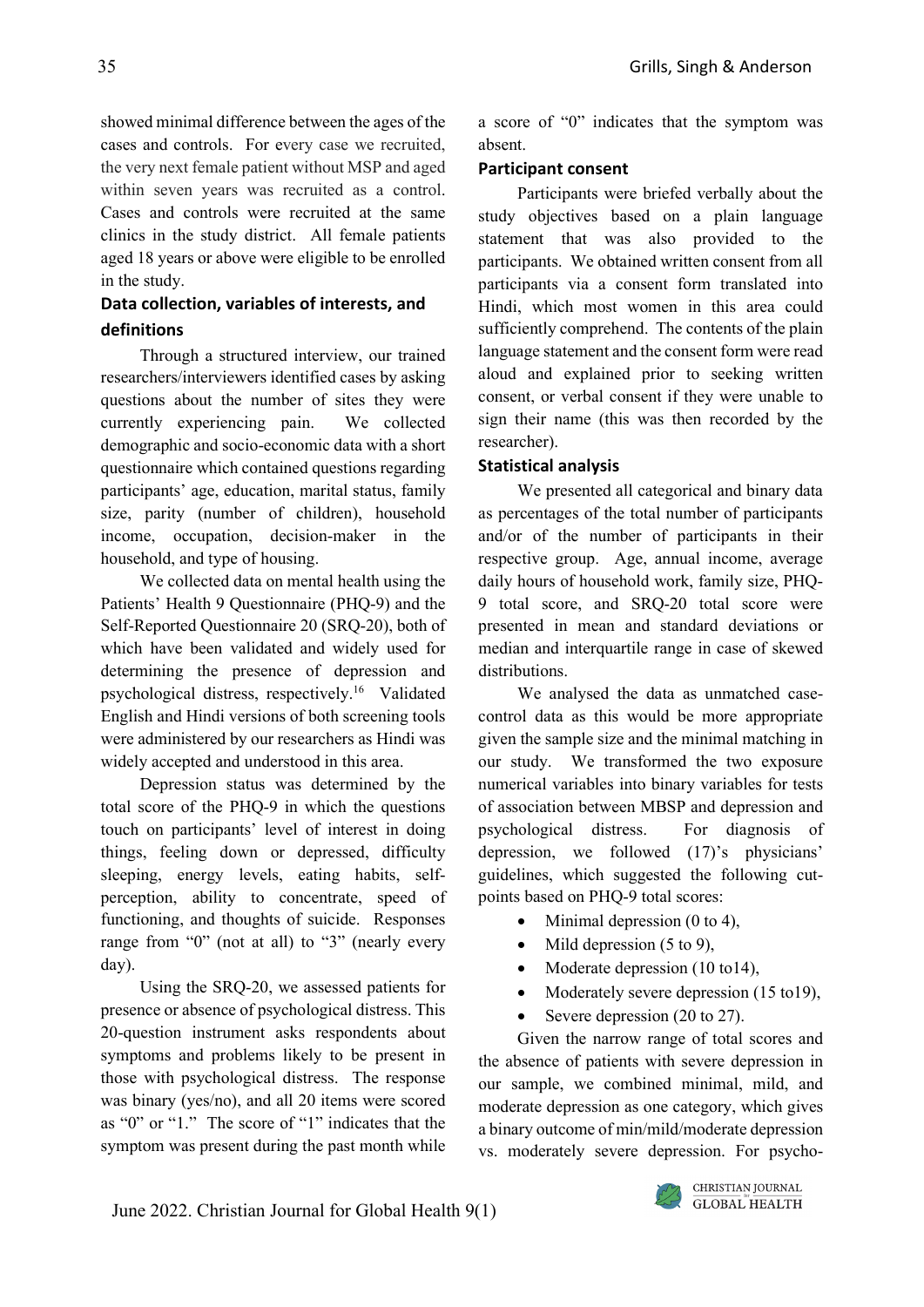logical distress, respondents were classified either as "normal" (total SRQ-20 score  $\leq$ 12) or with "psychological distress" (total SRQ-20 score >12).

We tested the associations between whole body pain and mental health variables (depression and psychological distress), as well as socioeconomic variables using the Chi-square test. We also examined the link between depression and selected socio-economic risk factors such as total number of children, hours of housework, and annual income. Strengths of association were measured in odds ratio using Epitab for casecontrol studies. All statistical analyses were conducted using Stata v.14. <sup>18</sup> Tests were twosided with statistical significance at 0.05.

# **Results**

We recruited 140 female participants between February and July 2019 in Tehri Garhwal

*Table 1.* Demographic features of all participants (n=140)

District in Uttarakhand, North India. All 140 respondents gave consent to the survey (100 percent response rate) of which 70 (cases) had MSP and 70 did not have the condition.

#### **Socio-demographic profile of all respondents**

Table 1 summarises the characteristics of major demographics and mental health conditions of all respondents. The average age of all participants was 39.3 years, ranging from 23 years to 62 years. The median age was 40 years in the case and 38 years in the controls. Approximately 73 percent (n=102) of the respondents were either housewives or farmers. Nearly 70 percent of all participants had no more than five years of education, of which half had no schooling at all. On average, these women worked for more than seven hours daily on household chores. All but two of them lived in owned houses, as opposed to rented.

| Variable               | Categories           | Count | $\frac{0}{0}$ |
|------------------------|----------------------|-------|---------------|
| <b>Education</b>       | Never been to school | 48    | 34.29         |
|                        | $1-5$ years          | 48    | 34.29         |
|                        | $6-9$ years          | 21    | 15.00         |
|                        | $10-12$ years        | 15    | 10.71         |
|                        | College              | 8     | 5.71          |
| <b>Marital status</b>  | Married              | 123   | 87.86         |
|                        | Separated            | 3     | 2.14          |
|                        | Widowed              | 13    | 9.29          |
|                        | Unmarried            |       | 0.71          |
| <b>Type of Family</b>  | Joint                | 46    | 32.86         |
|                        | Nuclear              | 94    | 67.14         |
| <b>Number of boys</b>  | N <sub>il</sub>      | 12    | 8.63          |
|                        | $1$ to $2$           | 97    | 69.78         |
|                        | $3$ to $4$           | 26    | 18.71         |
|                        | 5 to 7               | 4     | 2.88          |
| Number of girls        | N <sub>il</sub>      | 30    | 21.58         |
|                        | $1$ to $2$           | 75    | 53.96         |
|                        | $3$ to 4             | 30    | 21.58         |
|                        | $5$ to $6$           | 4     | 2.88          |
| <b>Type of Housing</b> | Pucc (permanent)     | 114   | 81.43         |
|                        | Kuccha (temporary)   | 26    | 18.57         |
| Occupation             | Wage worker          | 32    | 23.02         |
|                        | Shop owner           | 5     | 3.60          |
|                        | Farmer               | 49    | 35.25         |
|                        | Housewife            | 53    | 38.13         |
| <b>Housing</b>         | Own house            | 138   | 98.57         |
|                        | Rented house         | 2     | 1.43          |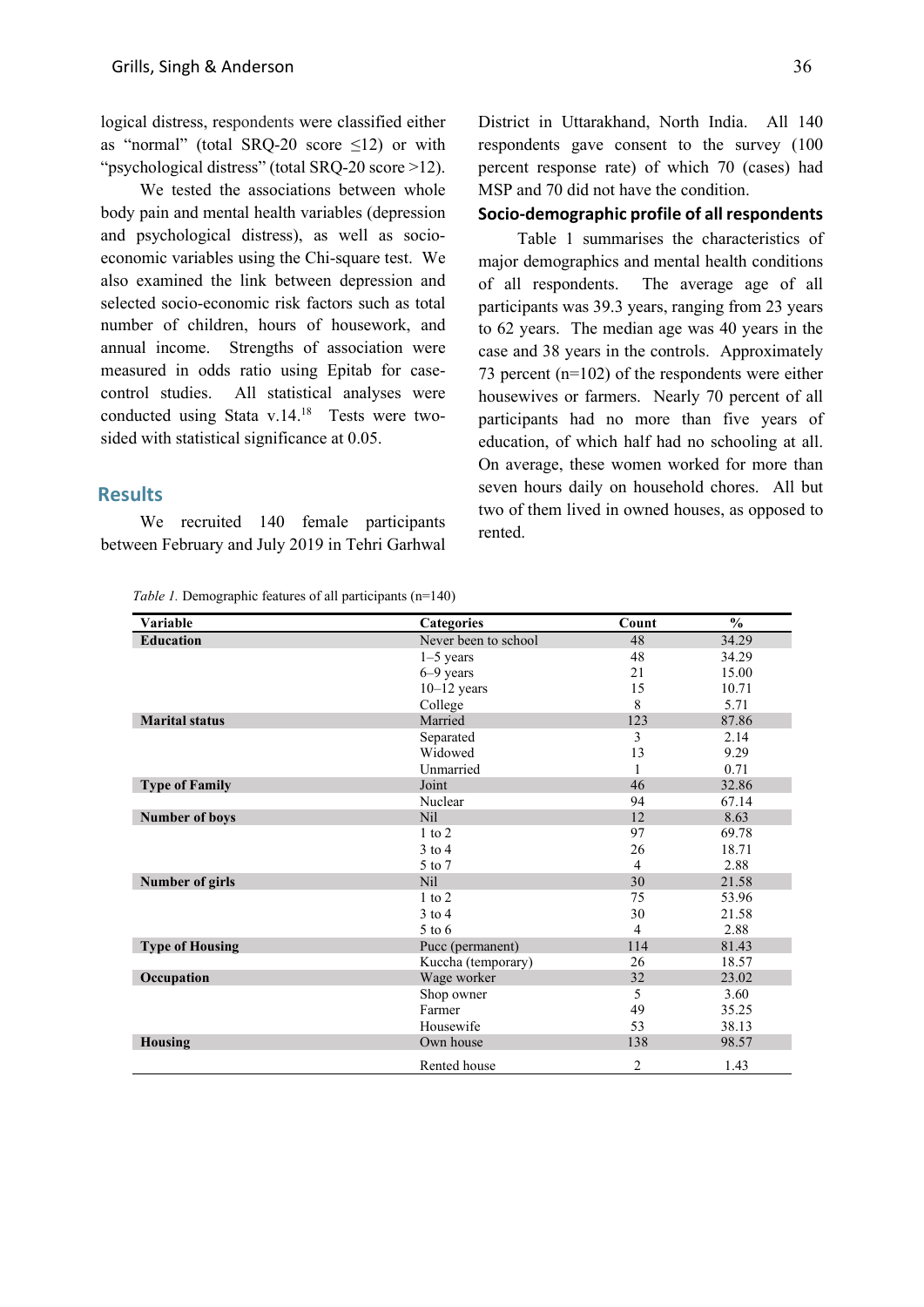| Variable                                  | Mean      | SD.       | Min    | Max     |
|-------------------------------------------|-----------|-----------|--------|---------|
| Age                                       | 39.32     | 8.70      | 23     | 62      |
| <b>Annual Income (IRP)</b>                | 76,581.63 | 57,224.09 | 10.000 | 360,000 |
| Average daily hours of household work     | 7.24      | 2.42      |        | 13      |
| <b>Number of family members</b>           | 6.43      | 2.76      |        | 17      |
| PHQ9 <sup>†</sup> (based on total score)  | 8.2       | 4.77      |        | 18      |
| SRQ20 <sup>‡</sup> (based on total score) | 9.78      | 3.59      |        | 20      |

*Table 1.* Demographic features of all participants (n=140) (cont'd)

*Note.* † Patient Health 9 Questions for measuring depression

‡ Self-Reported 20 Questions for identifying psychological distress

#### **Whole body pain and mental disorders**

Table 1 shows that both the average PHQ-9 and SRQ-20 scores of all respondents were below the parameters for moderately severe depression (total PHQ-9 score <20) and psychological distress (total SRQ-20 score <12). However, in individuals with the disease of interest (MSP), average SRQ-20 score was 54 percent higher (mean=11.9; SD=2.7) than in those without MSP (mean=7.7; SD=3.2). Similarly, participants with MSP scored more than double on average PHQ-9 (mean=11.4; SD=3.8) when compared with their non-MSP counterparts (mean=5; SD=3.2).

| Table 2. Distributions of exposure variables by MSP status |  |
|------------------------------------------------------------|--|
|------------------------------------------------------------|--|

| <i>Exposure variable</i> | Category                                             | Case $(n=70)$<br>Count $(\%)$ | Control $(n=70)$<br>Count $(\%)$ | Row total |
|--------------------------|------------------------------------------------------|-------------------------------|----------------------------------|-----------|
| PHO                      | Moderately severe <sup>†</sup>                       | 17(24.29%)                    | $1(1.43\%)$                      | 18        |
|                          | $Min/mild/moderate$ <sup><math>\ddagger</math></sup> | 53 (75.71%)                   | 69 (98.57%)                      | 122       |
| SOR <sub>20</sub>        | psychological distress <sup>§</sup>                  | 33 (47.14%)                   | $5(7.14\%)$                      | 38        |
|                          | Normal                                               | $37(52.86\%)$                 | 65(92.86%)                       | 102       |

 $\ddagger$  Min/mild/moderate: PHO total  $\leq$  14

*Note.* † Moderately severe: PHQ total >14 § psychological distress: SRQ total >12  $\pm$  Min/mild/moderate: PHQ total  $\leq$  14 § Mormal: SRQ total  $\leq$  12

Moderately severe depression was 17 times more prevalent in those with MSP (Table 2). Similarly, nearly seven times as many individuals with MSP also had psychological distress when compared with non-MSP subjects. The proportions of both exposures (depression and psychological distress) were significantly different according to pain status (depression:  $p<0.001$ ; psychological distress: p<0.0001).

We detected an association between MSP and depression. The odds of having moderately severe depression were 22 times higher in those with MSP than in those without (95 percent CI 3.21 to 937.8,  $p<0.001$ ). Likewise, we observed a link between MSP and psychological distress. The odds of having psychological distress in patients with MSP were 12 times higher than those in the control group (95 percent CI 3.9 to 40.6, p<0.0001).

#### **Other possible risk factors**

Of all socio-economic and demographic variables, marital status was the only factor found to be associated with MSP (Table 3). The odds of being widowed, separated, or unmarried were about four times higher (95 percent CI: 1.07; 16.6, p=0.02) in those with MSP than in those without.

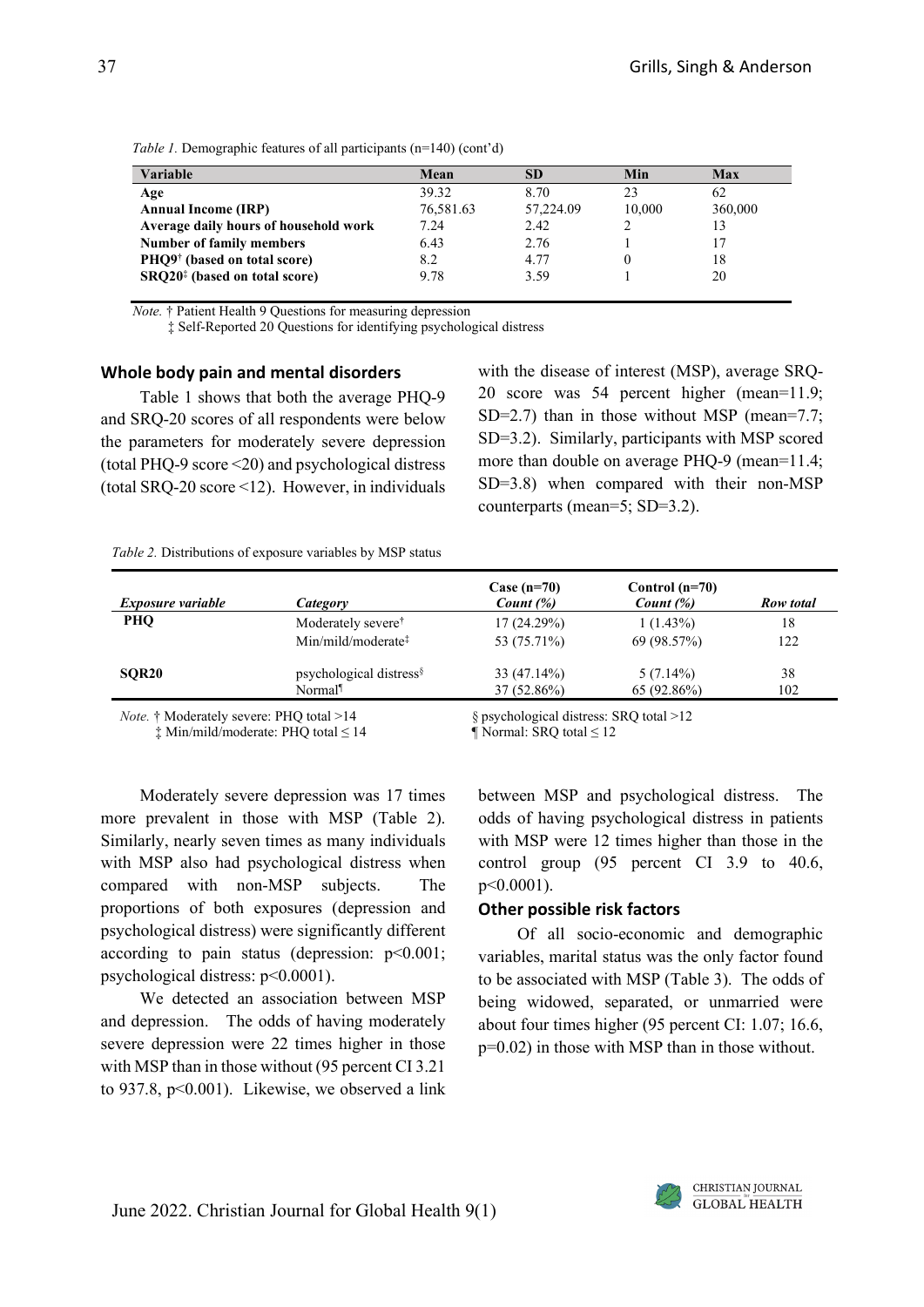| Variable                   | <b>Categories</b>                   | Case                     | Control                  | <b>Row total</b> | Odds ratio (95%<br>CD         | p-value      |
|----------------------------|-------------------------------------|--------------------------|--------------------------|------------------|-------------------------------|--------------|
| Education                  | Never been to<br>school             | 23 (47.92%)              | 25 (52.08%)              | 48               | 0.88<br>(0.41; 1.88)          | 0.72         |
|                            | Grade 1 to<br>college               | 47 (51.09%)              | 45 (48.91%)              | 92               |                               |              |
| Marital status             | Widowed.<br>separated, or<br>single | 13 (76.47%)              | 4(23.53%)                | 17               | 3.76<br>(1.07; 16.59)         | 0.02         |
|                            | Married                             | 57 (46.34%)              | 66 (53.66%)              | 123              |                               |              |
| Type of Family             | Nuclear                             | 52 (55.32%)              | 42 (44.68%)              | 94               | 1.93<br>(0.89; 4.22)          | 0.07         |
|                            | Joint                               | 18 (39.13%)              | 28 (60.87%)              | 46               |                               |              |
| Number of girls            | 3 or more                           | 17<br>$(50\%)$           | 17<br>$(50\%)$           | 34               | 1.02<br>(0.44; 2.38)          | 0.96         |
|                            | $0 - 2$                             | 52 (49.52%)              | 53 (50.48%)              | 105              |                               |              |
| No. of children            | No children                         | 4(66.67%)                | 2(33.33%)                | 6                | 2.09<br>(0.29; 23.75)         | 0.39         |
|                            | 1 or more                           | 65 (48.87%)              | 68 (51.13%)              | 133              |                               |              |
| Type of House              | Temporary-<br>Kuccha                | 15 (57.69%)              | 11 (42.31%)              | 26               | 1.46<br>(0.57; 3.84)          | 0.38         |
|                            | Permanent -<br>Pucca                | 55 (48.25%)              | 59 (51.75%)              | 114              |                               |              |
| Occupation                 | Housewife                           | 27 (50.94%)              | 26 (49.06%)              | 53               | 1.09<br>(0.52; 2.28)          | 0.81         |
|                            | Other<br>occupations                | 42 (48.84%)              | 44 (51.16%)              | 86               |                               |              |
| Decision maker             | Self                                | 17 (58.26%)              | 12 (41.38%)              | 29               | 1.59                          | 0.27         |
|                            | Others                              | 49 (47.12%)              | 55 (52.88%)              | 104              |                               |              |
| Hours of<br>household work | 7 hours or more                     | 36 (52.94%)              | 32 (47.06%)              | 68               | 1.59<br>(0.68; 3.75)          | 0.25         |
|                            | $2-6$ hours                         | 17 (41.46%)              | 24 (58.54%)              | 41               |                               |              |
| Annual income              | 40,000 IRP or<br>less               | 13 (48.15%)              | 14 (51.85%)              | 27               | 1.2<br>(0.45; 3.2)            | 0.69         |
|                            | More than<br>40,000 IRP             | 31 (43.66%)              | 40 (56.34%)              | 71               |                               |              |
| House<br>ownership         | Rented                              | $\mathbf{1}$<br>$(50\%)$ | $\mathbf{1}$<br>$(50\%)$ | $\overline{2}$   | $\mathbf{1}$<br>(0.01; 79.62) | $\mathbf{1}$ |
|                            | Owned                               | 69<br>(50%)              | 69<br>(50%)              | 138              |                               |              |

*Table 3.* Associations between main socio-economic factors and MSP status

# **Discussion**

The present study demonstrates an association between MSP and depression among female patients in a small village clinic in rural North India. Those who had MSP had higher odds of having moderately severe depression than those without. Similarly, the odds of psychological distress were significantly higher in those with MSP than in those without pain. When exploring possible socio-economic risk factors that might be associated, we found that marital status was related to MSP. Women who were not married, divorced, or widowed, had higher odds of having moderately severe depression than those who were married. The same finding was true for psychological distress.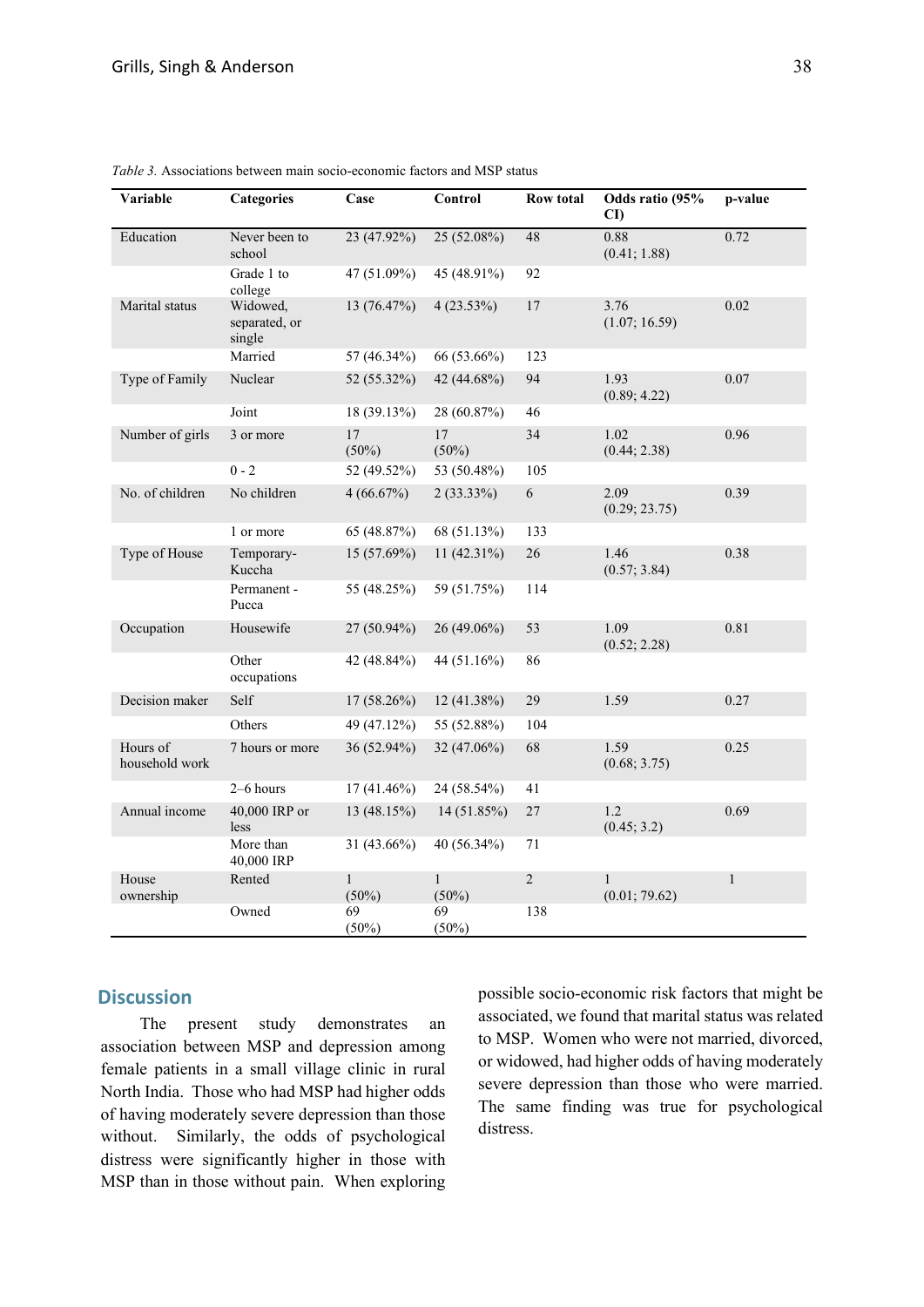#### **MSP-mental disorder associations**

Our study findings affirm the hypothesis that MSP is associated with depression and psychological distress. The odds of having moderately severe depression were 22 times higher in those with MSP than in those without. Although different in magnitude, our study results in rural North India are consistent with studies done in other contexts that confirm a link between MSP and mental disorders<sup>1,8-11</sup> In a population-based study involving 17 countries worldwide, Gureje and colleagues (2008) found a strong association between psychological disorders and MSP across cultures. The odds of having a mood disorder and anxiety in those with MSP were almost four times than in those without. Coggon and colleagues also demonstrated a moderate to strong association between mental health status and multisite musculoskeletal pain.8

Most of the cited studies took place in urban areas among various occupation groups mostly in European countries. The present study is unique in exploring these associations in rural clinics in North India. However, in the other studies the screening tools for main exposures (depression and psychological distress) and definition of disease outcome (MSP) are not the same across these studies, which limits the comparison of odds ratios.

Despite the association between MSP and mental disturbances, a causal relationship cannot be established based on the case-control methodology. Whether MSP is a risk factor for or an outcome of mental health issues in women is worthy of further investigation. Kroenke and colleagues (19) demonstrated a bi-directional causal relationship in which the severity of chronic widespread pain was predictable of the severity of mental diseases, and vice versa.<sup>19</sup> Some longitudinal studies, however, indicated that low mood led to the subsequent development of pain while also predicting the severity and persistence of pain.20-23 Specifically, it has been suggested that the number of pain sites increased progressively with the severity of mental health disorders. <sup>8</sup> The limited sample size prevented us from exploring a dose-response relationship, and we treated MSP as a binary variable.

None of the women experiencing MSP were found to be severely depressed, although 24 percent of them had moderately severe depression. This was not surprising since those with very severe or pronounced symptoms of mental disturbances might either be seeking help elsewhere or be too unwell to consult a practitioner. What is concerning is that MSP patients may not be aware of their mild to moderately severe mental health disease, thereby missing out on timely and appropriate intervention. In fact, less severe depression may go unnoticed over a long period due to poor mental health literacy in India. <sup>24</sup> In our sample, all but one of the women with MSP had at least minimal, mild, or moderate symptoms of depression. Even if patients with MSP are aware of their mental distress, stigmatisation of mental illness often results in a reluctance to seek medical treatment. 25

# **The role of socio-demographic factors**

While MSP was strongly associated with depression and psychological distress, our study found that only marital status, among all socioeconomic risk factors, was related to the MSP status. Women with MSP had much higher odds of having any form of singleness, i.e., not married, widowed, or divorced. Ascertainment of a causal path between singleness and MSP could not be established due to the inherent limitation of casecontrol studies. Mixed results have been published in recent literature. A small study conducted in an urban area of Karnataka, North India, found that those who were married had much higher odds of suffering from chronic pain than the unmarried study subjects (OR 34.9, CI 2.71 to 102.3, p= 0.006). <sup>26</sup> However, our finding was consistent with that of a 14-year, prospective study in Norway: singleness due to separation or divorce was associated with higher number of pain sites.<sup>10</sup> Important questions such as whether and why the association between singleness and MSP is more pronounced in some cultural contexts also merit further exploration.

Although MSP was associated with marital status in the present study, it was not found to be linked with any other socio-economic factors. Many studies affirmed the relations between MSP

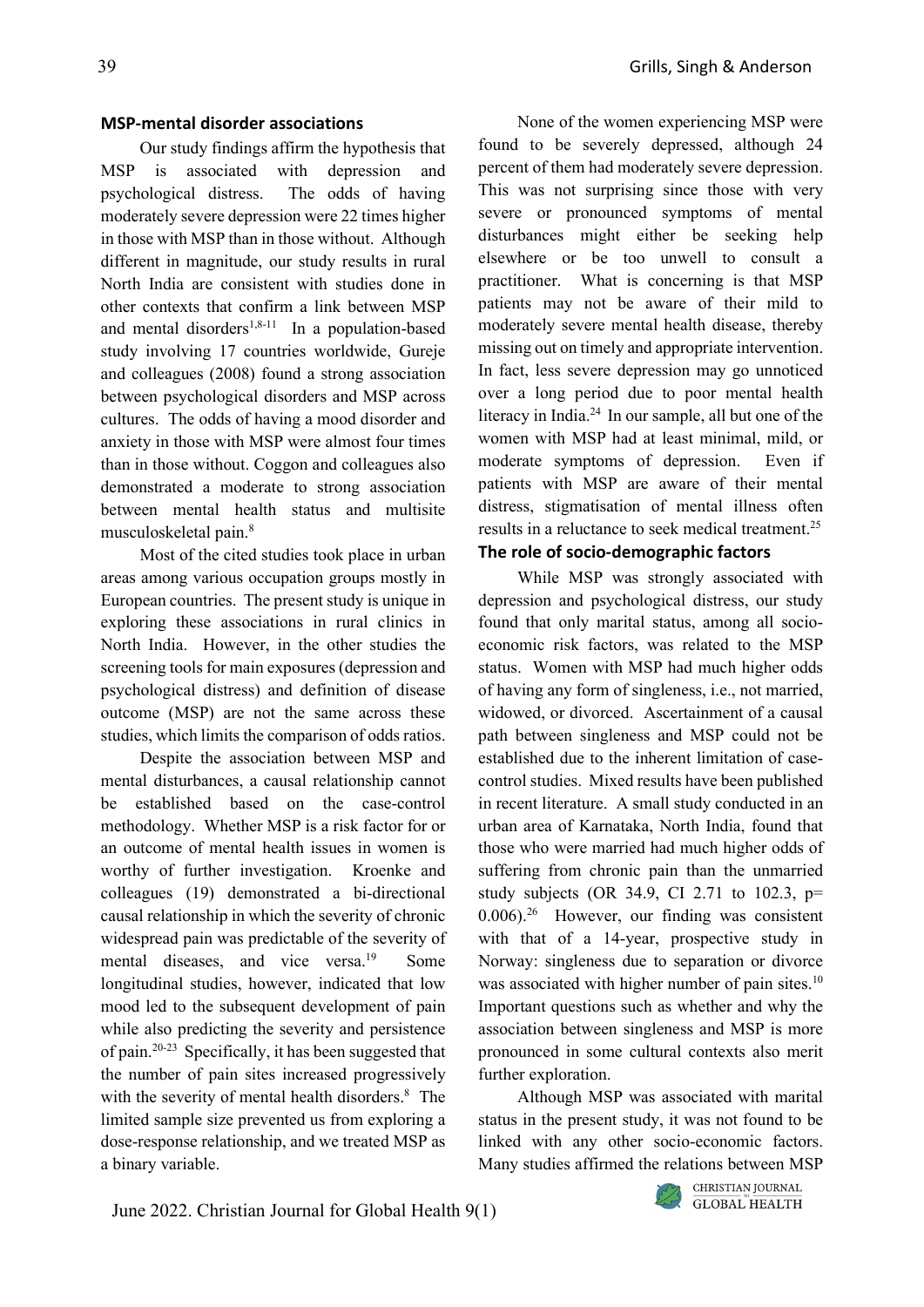and occupation, education and number of dependent children or parity. 10,21,27,28 One possible explanation of our different findings is the sample size of the present study, which had insufficient power to detect associations with all demographic variables. The odds of MSP were higher in most risk groups; however, these associations were not statistically significant. Moreover, these differences may be due to the fundamental differences in terms of study and contextual settings, case definitions, and target populations.

# **Further research and policy**

# **recommendations**

Presently, the exact pathway MSP is connected to mental health is still unclear. Some experts suggest a somatisation presenting as MSP as an explanation. That is, patients complaining of somatic pain could be suffering from psychiatric issues (often termed psychosomatic pain), particularly in cultural contexts where mental disease is stigmatised. <sup>21</sup> In a study of patients with major depressive episodes, Chowdhury and colleagues (2001) reported that 48 percent said physical pain and other somatic symptoms were the most troubling problems, not the psychological complaints. It is important for patients and physicians to both be aware of the possible connection between pain and mental health. Failure to identify the psychological dimension of pain in some patients may hamper the effectiveness of pain alleviation and exacerbate mental health problems. More concerningly, in a context where medication overuse and polypharmacy are common, failing to recognise psychosomatic pain can lead to unnecessary, and often dangerous, treatments ranging from prolonged use of potent anti-inflammatories to unnecessary procedures and injections.29-31

Alternatively, a confirmation of association between mental health and MSP in our study should not necessarily imply that patients who show both symptoms must be demonstrating psychosomatic pain syndromes. Screening on somatising tendency using validated measures such as the Brief Symptom Inventory (BSI) would be beneficial to our understanding of the complex relationship between mental health and MSP.<sup>32</sup>

More importantly, to fully grasp the aetiology of MSP, we need well-designed longitudinal studies in rural India where medical resources are scarce and mental health disorders and MSP are prevalent.

Our study has several limitations. The presence of wide confidence intervals suggests that a sample size was insufficient to detect all statistically significant demographic associations between risk factors for depression and MSP. Although generalisability of the study is limited by participants being from community health clinics (rather than randomly selected), our findings are highly consistent with other studies in other geographic areas. A common concern of a selfreporting mental health survey is the possibility of over- or under-reporting of mental disturbances, especially when the research objectives were known to the participants. While imprecision of estimation seems inevitable, this is unlikely to be differential according to the status of MSP. More importantly, in a society where mental diseases are stigmatised or at least seen as undesirable, overreporting of mental health problems is unlikely.24,33 Furthermore, we applied two screening tools for mental health in our survey, and both depression (measured by PHQ-9) and psychological distress (measured by SRQ-20) were strongly associated with MSP.

#### **Conclusion**

This study among women in rural India is highly supportive of the association between MSP and depression and psychological distress, which is highly consistent with other studies. Where MSP is reported, depression is highly likely and should be evaluated by the treating practitioner. Indian guidelines for managing MSP should outline this association in order to limit unnecessary treatments or mismanagement of these women.

#### **References**

1. Gureje O, Von Korff M, Kola L, Demyttenaere K, He Y, Posada-Villa J, et al. The relation between multiple pains and mental disorders: results from the World Mental Health Surveys. PAIN®.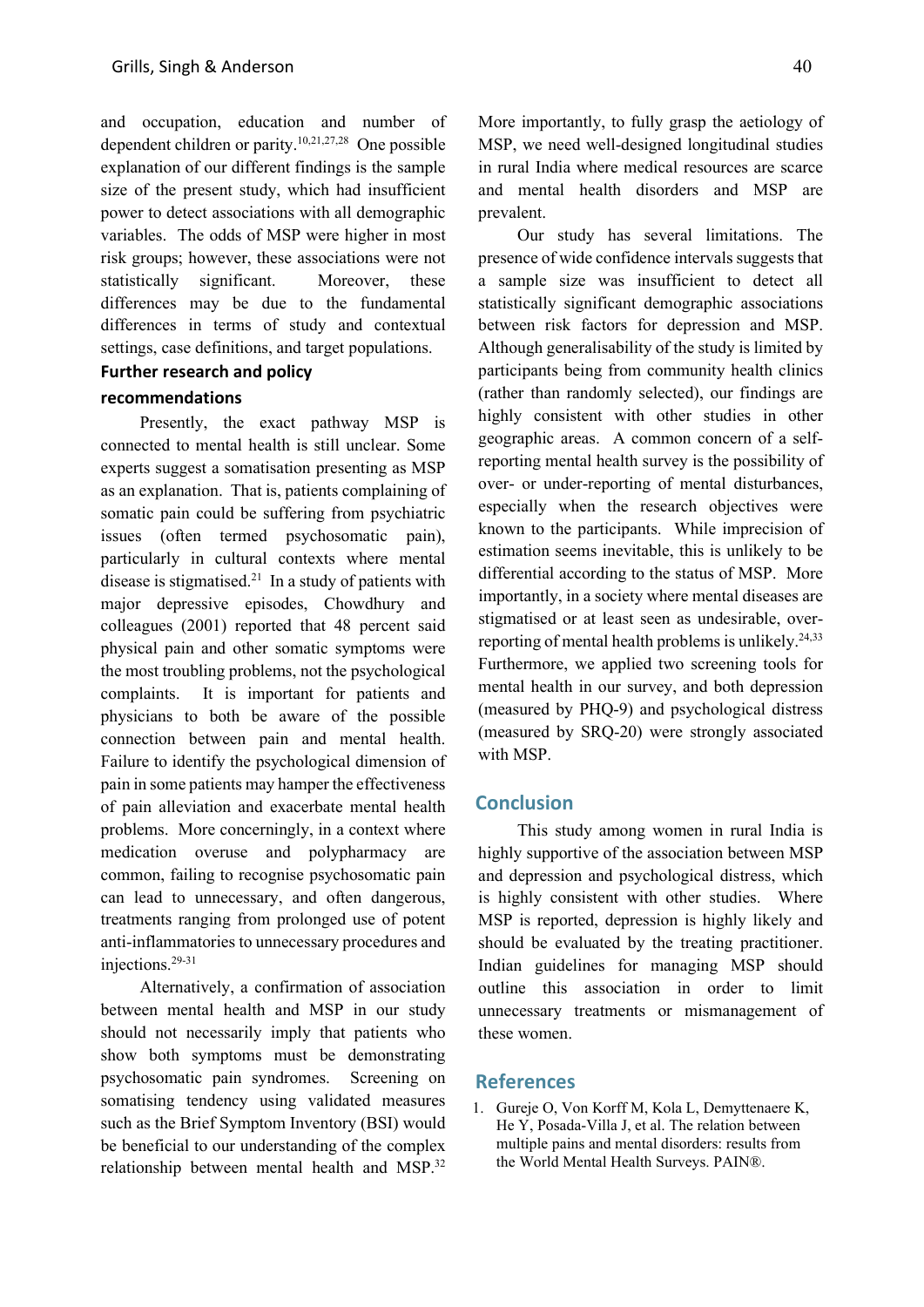2008;135(1-2):82-91. http://doi.org/10.1016/j.pain.2007.05.005

- 2. Haukka E, Kaila‐Kangas L, Ojajärvi A, Saastamoinen P, Holtermann A, Jørgensen M, et al. Multisite musculoskeletal pain predicts medically certified disability retirement among F inns. Eur J Pain. 2015;19(8):1119-28. <http://doi.org/10.1002/ejp.635>
- 3. Vargas-Prada S, Coggon D. Psychological and psychosocial determinants of musculoskeletal pain and associated disability. Best Pract Res Clin Rheumatol. 2015;29(3):374-90. Epub 2015/11/28. [http://doi.org/10.1016/j.berh.2015.03.003.](http://doi.org/10.1016/j.berh.2015.03.003) PubMed PMID: 26612236; PubMed Central PMCID: PMC4668591.
- 4. James SL, Abate D, Abate KH, Abay SM, Abbafati C, Abbasi N, et al. Global, regional, and national incidence, prevalence, and years lived with disability for 354 diseases and injuries for 195 countries and territories, 1990–2017: a systematic analysis for the Global Burden of Disease Study 2017. Lancet. 2018;392(10159):1789-858. [http://doi.org/10.1016/S0140-6736\(18\)32279-7](http://doi.org/10.1016/S0140-6736(18)32279-7)
- 5. Enright A, Goucke R. The global burden of pain: the tip of the iceberg? : LWW; 2016. . <http://doi.org/10.1213/ANE.0000000000001519>
- 6. Engel GL. The need for a new medical model: a challenge for biomedicine. Psychodyn Psychiatry. 2012;40(3):377-96. <http://doi.org/10.1126/science.847460>
- 7. Endean A, Palmer KT, Coggon D. Potential of MRI findings to refine case definition for mechanical low back pain in epidemiological studies: a systematic review. Spine. 2011;36(2):160. h[ttp://doi.org/10.1097/BRS.0b013e3181cd9adb](http://doi.org/10.1097/BRS.0b013e3181cd9adb)
- 8. Coggon D, Ntani G, Palmer KT, Felli VE, Harari R, Barrero LH, et al. Patterns of multisite pain and associations with risk factors. PAIN®. 2013;154(9):1769-77. <http://doio.org/10.1016/j.pain.2013.05.039>
- 9. Denkinger MD, Lukas A, Nikolaus T, Peter R, Franke S, Group AS. Multisite pain, pain frequency and pain severity are associated with depression in older adults: results from the ActiFE Ulm study. Age and ageing. 2014;43(4):510-4.
- 10. Kamaleri Y, Natvig B, Ihlebaek CM, Benth JS, Bruusgaard D. Number of pain sites is associated with demographic, lifestyle, and health‐related factors in the general population. Euro J Pain. 2008;12(6):742-8.

<http://doi.org/10.1016/j.ejpain.2007.11.005>

- 11. Mundal I, Gråwe RW, Bjørngaard JH, Linaker OM, Fors EA. Prevalence and long-term predictors of persistent chronic widespread pain in the general population in an 11-year prospective study: the HUNT study. BMC Musculoskelet Di. 2014;15(1):213. [http://doi.org/10.1186/1471-](http://doi.org/10.1186/1471-2474-15-213) [2474-15-213](http://doi.org/10.1186/1471-2474-15-213)
- 12. Rios R, Zautra AJ. Socioeconomic disparities in pain: The role of economic hardship and daily financial worry. Health Psych. 2011;30(1):58. <http://doi.org/10.1037/a0022025>
- 13. Murthy RS. National mental health survey of India 2015–2016. Indian J Psychiat. 2017;59(1):21. [http://doi.org/10.4103/psychiatry.IndianJPsychiatr](http://doi.org/10.4103/psychiatry.IndianJPsychiatry_102_17) [y\\_102\\_17](http://doi.org/10.4103/psychiatry.IndianJPsychiatry_102_17)
- 14. Herin F, Vézina M, Thaon I, Soulat J-M, Paris C. Predictive risk factors for chronic regional and multisite musculoskeletal pain: a 5-year prospective study in a working population. PAIN®. 2014;155(5):937-43. <https://doi.org/10.1016/j.pain.2014.01.033>
- 15. Nicholl BI, Mackay D, Cullen B, Martin DJ, Ul-Haq Z, Mair FS, et al. Chronic multisite pain in major depression and bipolar disorder: crosssectional study of 149,611 participants in UK Biobank. BMC Psychiatry. 2014;14(1):350. <http://doi.org/10.1186/s12888-014-0350-4>
- 16. Patel V, Araya R, Chowdhary N, King M, Kirkwood B, Nayak S, et al. Detecting common mental disorders in primary care in India: a comparison of five screening questionnaires. Psychol Med. 2008;38(2):221. <http://doi.org/10.1017/S0033291707002334>
- 17. Pfizer. PHQ and GAD-7 Instructions [27 Feb 2020]. Available from: w[ww.phqscreeners.com/images/sites/g/files/g10016](http://www.phqscreeners.com/images/sites/g/files/g10016261/f/201412/instructions.pdf) [261/f/201412/instructions.pdf.](http://www.phqscreeners.com/images/sites/g/files/g10016261/f/201412/instructions.pdf)
- 18. StataCorp. Stata Statistical Software: Release 14. College Station, TX: StataCorp LP. 2015.
- 19. Kroenke K, Wu J, Bair MJ, Krebs EE, Damush TM, Tu W. Reciprocal relationship between pain and depression: a 12-month longitudinal analysis in primary care. J Pain. 2011;12(9):964-73. <http://doi.org/10.1016/j.jpain.2011.03.003>
- 20. Sadeghian F, Raei M, Ntani G, Coggon D. Predictors of incident and persistent neck/shoulder pain in Iranian workers: a cohort study. PLoS One. 2013;8(2).

<http://doi.org/0.1371/journal.pone.0057544>

21. Solidaki E, Chatzi L, Bitsios P, Markatzi I, Plana E, Castro F, et al. Work-related and psychological